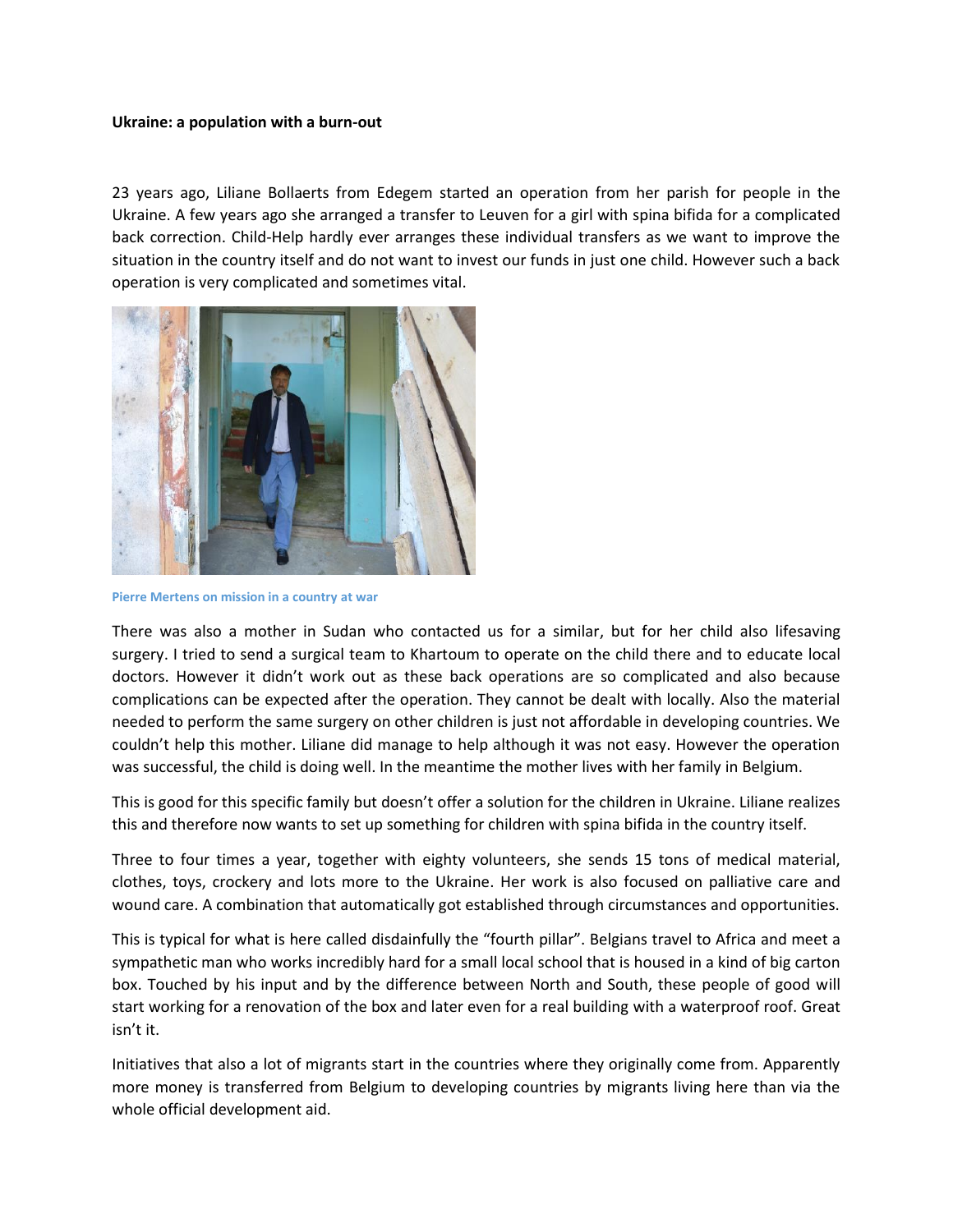There is nothing wrong with this, to the contrary, often this is much more efficient than streamlined NGOs which disturb the African countryside with their 4x4s. Of course these organically grown initiatives also get frustrated when they see that money is kept back or that donations are not well looked after. However these teething problems don't outweigh the high costs of NGOs with expats whose children go to unaffordable international schools and who sometimes cut corners.

In the meantime I have learned that where it concerns spina bifida or hydrocephaly, I have to accept with both hands the slightest sign of interest for our target audience as an opportunity. An important person in the network of Liliane is Ihor Vitenko. He is a Ukrainian doctor who, as his diploma is not recognized in Belgium, now works as a nurse. His story in itself is worth a book on its own. As a young doctor he wanted to work in the Crimea but was sent to Tchernobyl.

When he came back the public treasury was empty and he had to work without salary for six months. He left for Belgium with his wife and kids. It took 11 years to finalize his regularization, besides this he had to start studying all over again. He chose nursing and specialized in wound care. Here he also encountered a lot of opposition. Getting marks that meant he failed, by teachers who for political reasons didn't want migrants entering their sector. Then appeal and obtain a mark of 22 out of 25. He knows what it is to survive. Now he wants to give something back to his country. The public treasury succumbs to the ongoing war and a new invasion by Russia remains a realistic threat. Doctors in the Ukraine earn between 100 and 150 euros a month. With pensions of 35 euros a month the elderly population is starving. The conditions in Ukraine are no longer sustainable.



**Liliane Bolaerts and Ihor Vitenko**

This former Eastern bloc country so badly wants to turn the page on a heavy and dark chapter and saw a new change in Europe. The arrogant Russian occupation of the Crimea, the continuing fighting on the eastern border puts the internal politics under a lot of pressure… A country in crisis that is dreaming of recovery and via Liliane and Ihor knocks on our door for the group of people we work for. I also said yes because where there is war, children with a disability suffer probably even more.

Is there a connection between palliative care, wound care and spina bifida? Maybe there is.

The type of doctors that work on these subjects have a lot in common. What do you do when you cannot be cured? What do you do when because of failure of the system your child survives, blind with a head circumference of over 90 centimeters? Most doctors will walk away. They cannot help and look the other way powerless. However our "good" doctors don't walk away. Neither from the chronic suffering,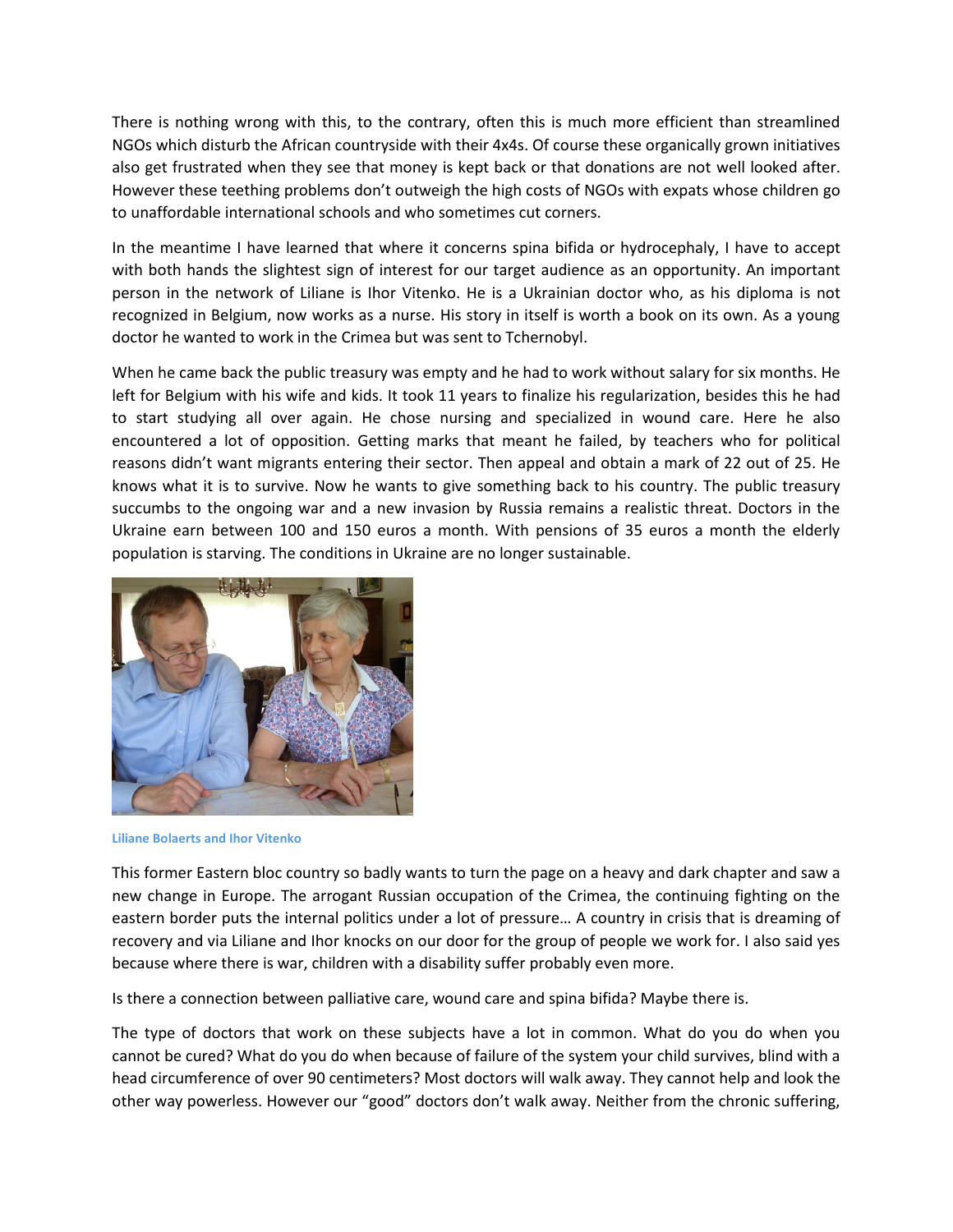nor from the dying. This is the same case with the complicated wound care. This is often a long process of trying and failing, of getting up and falling down, from not giving up and from continuing the fight against infections, causes and effects… It is more complicated than surgery, maybe that is why a Ukrainian doctor here found a niche as a top nurse in a way that he can also make a difference in Belgium.

The end of communism wasn't a straight forward progress for our target audience.

Some years after the fall of communism in Bulgaria I had an art exhibition in beautiful Plovdiv: "The image of reality". I was then at the height of my artistic career. Bulgarian Airlines sponsored our flights. We were told to pick up our tickets at the check in gate, but when we got there, the tickets were not there and nobody from Bulgarian Airlines could help us. We saw our plane leave and after waiting for hours got the news that we could leave for "free" two days later at the same time. As I wanted to work on the scene I lost two vital production days.

During this foreign trip I took the opportunity to make contacts for our target audience and that's why I had organized a workshop on spina bifida and hydrocephaly a day after the opening.

I had worked really hard to be able to show something sensible at the exhibition and on the last day I went to the workshop on spina bifida with doctors and policy makers. Pediatrician Pedova came up to me after the meeting and asked me if I couldn't visit her hospital. This was just about possible on the day of our departure on our way to Sofia from where our flight was leaving. There were tens of children with spina bifida and hydrocephaly in a small room in the hospital. From the heads of the children I could see when the communist state medicine had been replaced by private and money driven medicine. The fall of communism also meant the end of treatment and shunting. Children older than 4 years had been shunted; if they were younger they were lying there, although well looked after, with growing heads, waiting for something that would probably never come.



**After the fall of communism children didn't receive treatment anymore**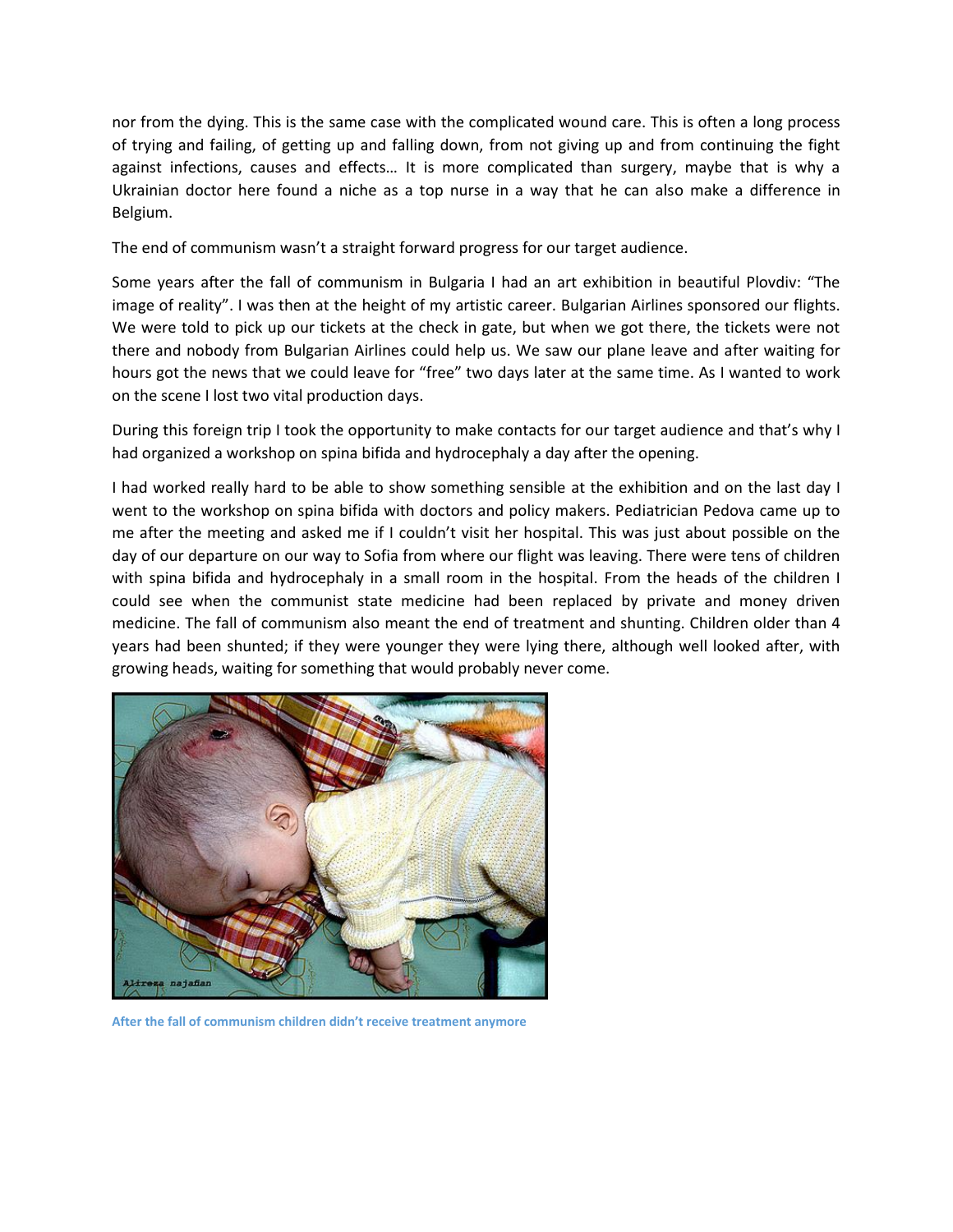This experience was an overturning moment in my life. In one and the same week I had been confronted with a situation in which I had produced "my art" under great pressure and with the need of so many children for which I had only had time right at the end of my trip.

This feeling was strengthened at the airport where we were sitting in a waiting room with Belgians returning on a cheap Bulgarian Airlines flight from some sex resort in an Asian developing country. While I still had the images of those dying children in front of me, their boastful tales of orgies couldn't have come at a worse moment. The world turns around money, but especially about not having money.

That week confronted me with the balance between two choices in my life.

Because of Plovdiv, spina bifida came in the first place and my art became a necessary accomplice.

Liliane, Ihor and Luba, the mother of the girl that was operated on, came to visit me on a Sunday morning between two missions. Ihor has all the contacts and explains that a big reform is taking place in Ukraine. Where until now institutions were reimbursed to organize services, the services will now be reimbursed and not the institutions. A more result oriented way of financing. There will be a health insurance and the patient can choose where he goes. The government adopts a more patient orientated attitude. Because of this a lot of institutions will lose their subsidies and they sometimes will have to look for other destinations. The government is also decentralizing the healthcare in the country. A lot has to be organized now with local government money.

People lose their jobs, buildings are looking for new purposes. This seems to be the approach of Ihor. It is good personnel that he wants to use. He wants to visit these buildings with me and shows me the locations on his computer. He has good contacts with the local governments of his region and sells this all as an opportunity.

Maybe now that Ukraine is opening up to change, this is the momentum to do something for our target audience, something that we were not able to do before. On the other hand, I am somewhat afraid to use our children to prevent others from going under.

I don't think it is the right motivation. Personnel that has worked for years in an underpaid government institute is maybe not the best choice. It is like I would make a painting because I have a frame, instead of looking for a frame because I have made a painting. In the first option the painting and the frame will always rub. I receive the most relevant information about the situation of parents and children in Ukraine from Luba. She has experienced it all herself.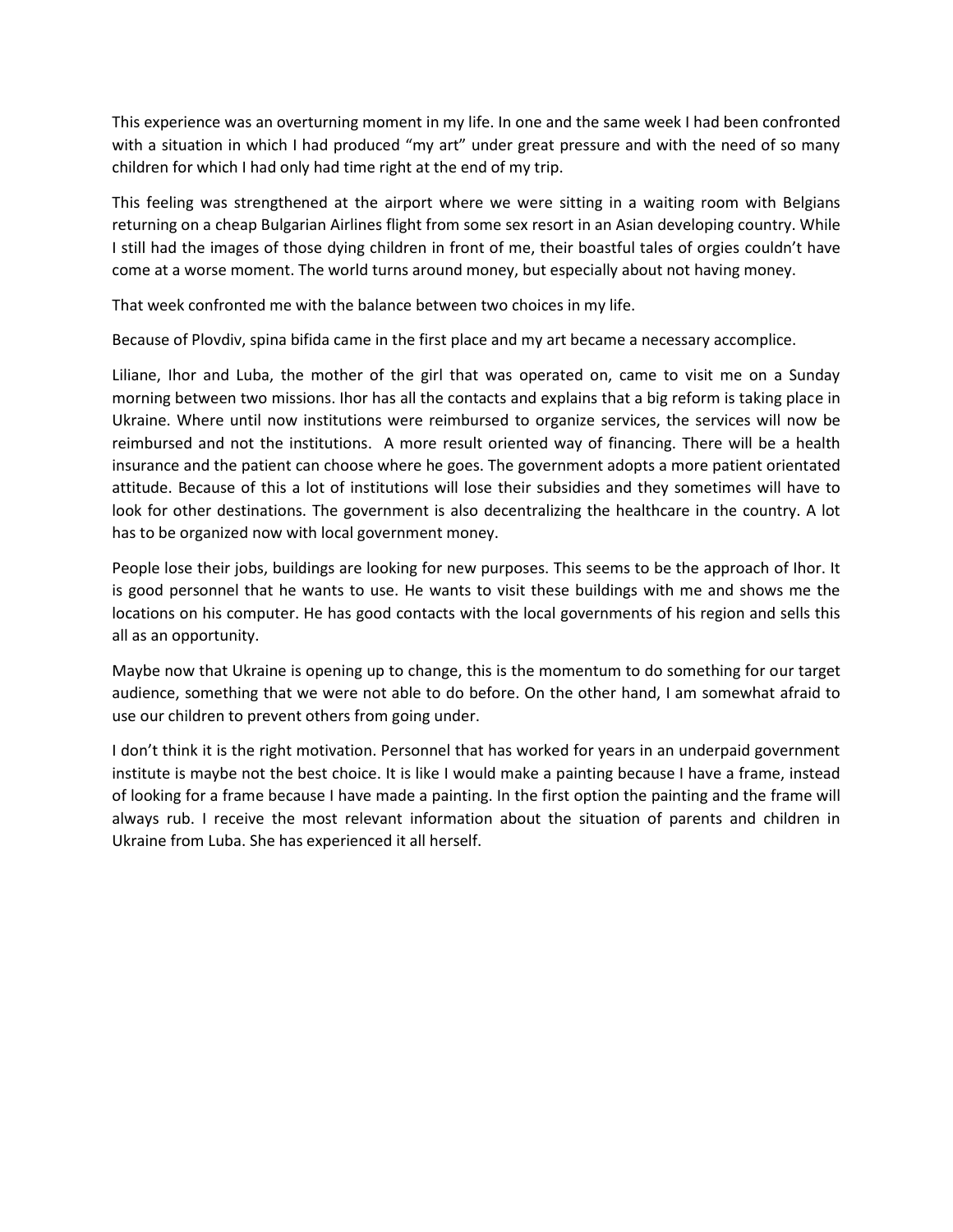

**Rivne, a desolate city with humorless architecture**

The programme that Ihor suggests is very full. And then I have also asked to visit an orphanage because I want to know if there are, like in China, so many children with a disability. I make it clear that for me this is an explorative mission. To see what is necessary and what is possible. I want to listen with open eyes and an open mind. In that way I cannot do any damage. Ihor suggests I fly from Eindhoven to Lublin where he will pick me up. During our holiday in Italy I hear that Liliane has decided to come along. It is five years since she was last in Ukraine and she has a lot to discuss with Ihor. The journey to Lublin is long. A five hour drive and waiting for three hours at the border between Poland and Ukraine.

Rivne is a desolate town. Communism, with all its well meant social programmes has left a very ugly environment. Concrete sculptures, flaking grey buildings, which are even more flawed by loud advertisements for supermarkets and petrol stations. Some weird looking people are walking around the hotel when we get there at 2.30 in the night. A fifty year old lady dances to the music of her phone. A confused, unkempt young main walks around aimlessly while smoking, two women sit on a sofa completely exhausted. The hotel looks like a bouncy castle made out of concrete. The door handle of the entrance door is a white hand with its thumb up and the other one with its thumb down. My room has been plastered into a cave like construction. I get into bed without charging phone or computer. Sleep, as our first appointment is at 8 in the morning. The breakfast room looks like a beer garden. The hotel looks like a meeting place for clandestine couples and contacts.

First we visit the people responsible for the town of Rivne and afterwards those for the province. In the corridors of these administrations hang, in a communist hero design, the victims of the Euro-Maidam protests. The Ukrainian government has not yet found another language for her heroes. Communism has effectively destroyed the whole original culture. After the Second World War they deported intellectuals to Siberia, burnt books and rewrote history. Who is 70 years old now has never known anything else but communism and later on war. In the office of the person responsible for the province, the logo of the European flag has been framed like a piece of art but the image has sadly fallen out of its frame.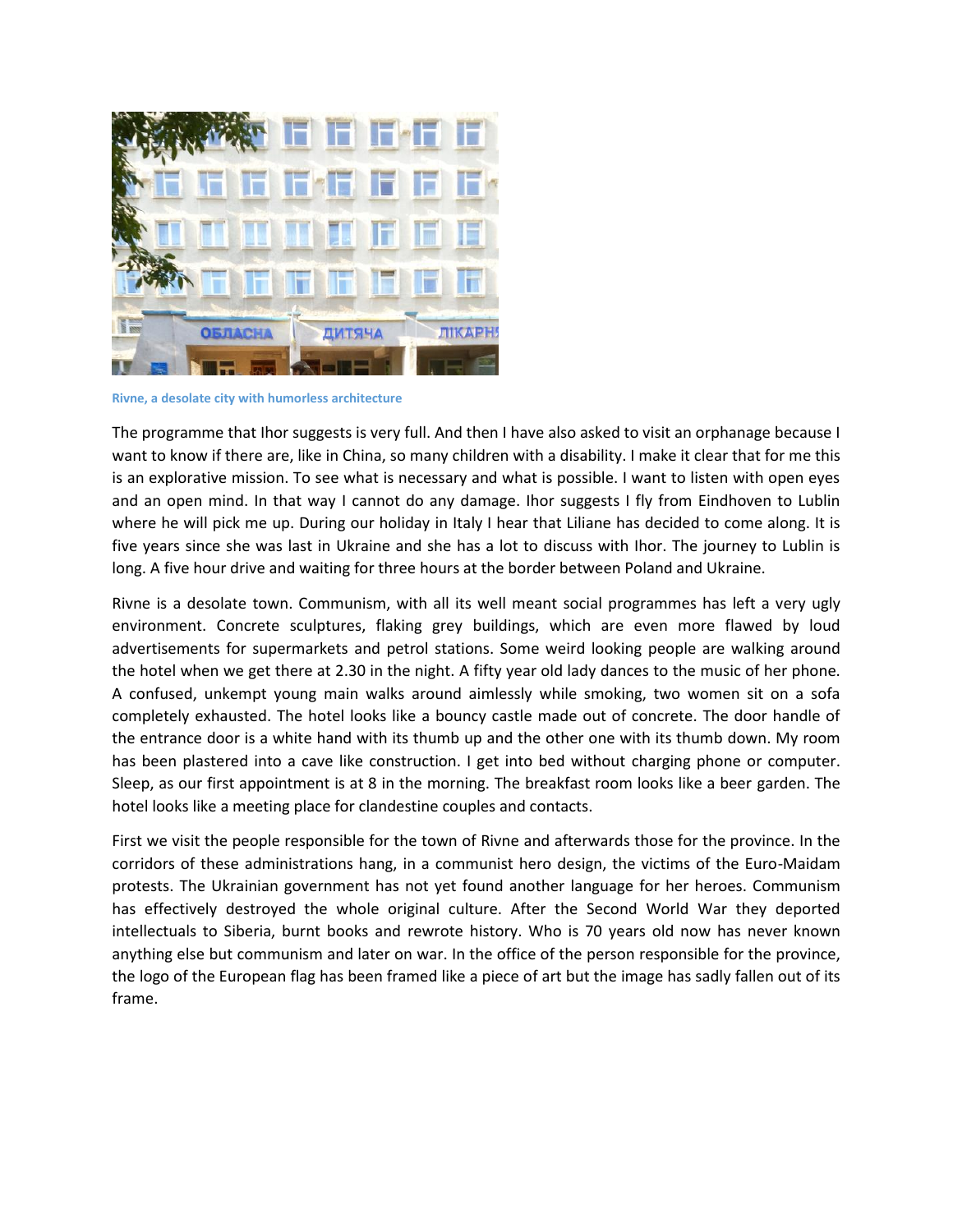

**The framed European flag**

The highest placed person introduces herself and says that the most important health and social representatives are present here to show how important our visit is. She confirms Ihor's story about the future reforms. The patient will get a health insurance and with this everything will be paid. The national healthcare will be decentralized. As in many countries it is about more efficient management, closer to the population. However unfortunately the financing doesn't always end up with the local administration. Her explanation fits perfectly in the international trends and politics. Inclusion, dismantling of orphanages in favor of foster care, dismantling of hospital beds in favor of home care, getting rid of institutions etc.



**The Ukrainian fallen in a Soviet like design**

She continues: we want to show you everything, the good and the bad and at the end of the day we are open to your suggestions of cooperation. A smart construction, I think. They show us, we look and see if we want and can add something and then we talk again. I have insisted on having a translator and also on a meeting with parents. Ihor has taken care of everything. Two translators and an overloaded programme in which we are taken, under great time pressure, from one institution to another.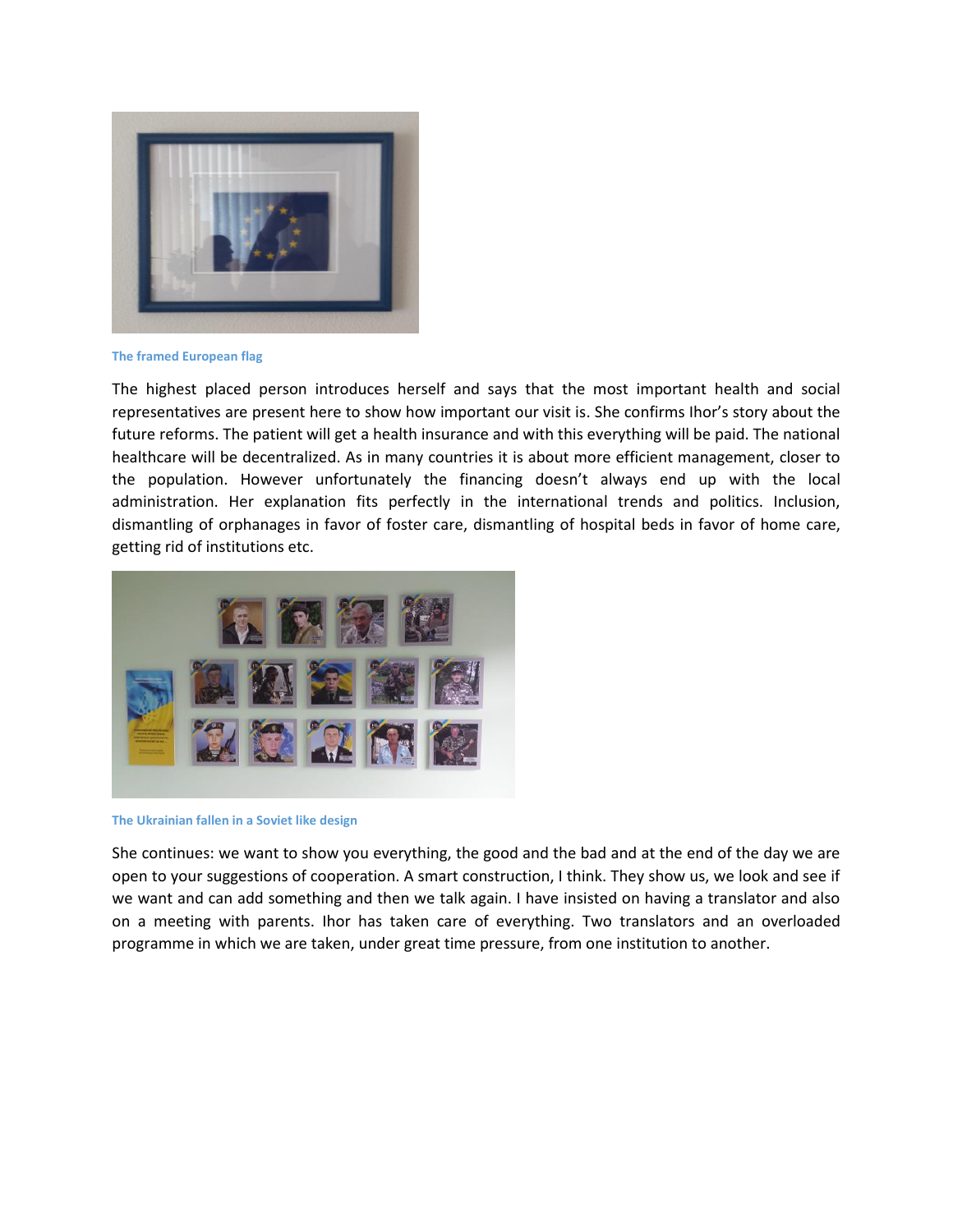

**Montessori, speech therapy, massage and all for free**

The first and most beautiful project that we visit is a rehabilitation center in kids' size and which weirdly looks like our hotel. A kind of fairy tale in relief. Painted in a colorful way, homely, active, with a lot of therapies and patients. In a small room of salt crystals, parents and children with breathing problems are watching a video. Montessori, speech therapy, baths and massages, electro stimulation, light therapy, they have it all and they would like even more innovative material from us. They don't treat spina bifida or hydrocephaly. Parents that live too far away can stay overnight with their children. And this is all free for the patient. The medical director has been working here for 20 years and has built this all up. Children between the age of 0 and 7 are welcome here, but they want, if we pay this, to extend this to older children and other target audiences.

Large parts of the building are not used anymore and are proposed as potential possibilities. Too much highly educated personnel, but without a new destination the majority will find itself on the streets tomorrow and this beautiful institution will have to close. I am impressed by so many beautiful things, so many intense and very child friendly things and all for free. I have never seen this with us. This is also communism. They even employ four pediatricians! All underpaid but still priceless for a country at war.

I think I can't apply my story of painting and frame here. This is a good institution where I happily would



send our kids. But is this possible and at what price? The director looks somewhat absent or washed out. After 20 years his position is also in danger. Maybe I am outsider number whatever who wants to fulfill his plans in his institution. They have nurses, pediatricians and sleeping places. It would be perfectly feasible to organize a continence management camp here. With four pediatricians here one might even be able to develop the whole aftercare for our children. However a good cooperation with the hospital regarding surgery needs to be established.

**In a room with salt crystals a family and children are watching a video**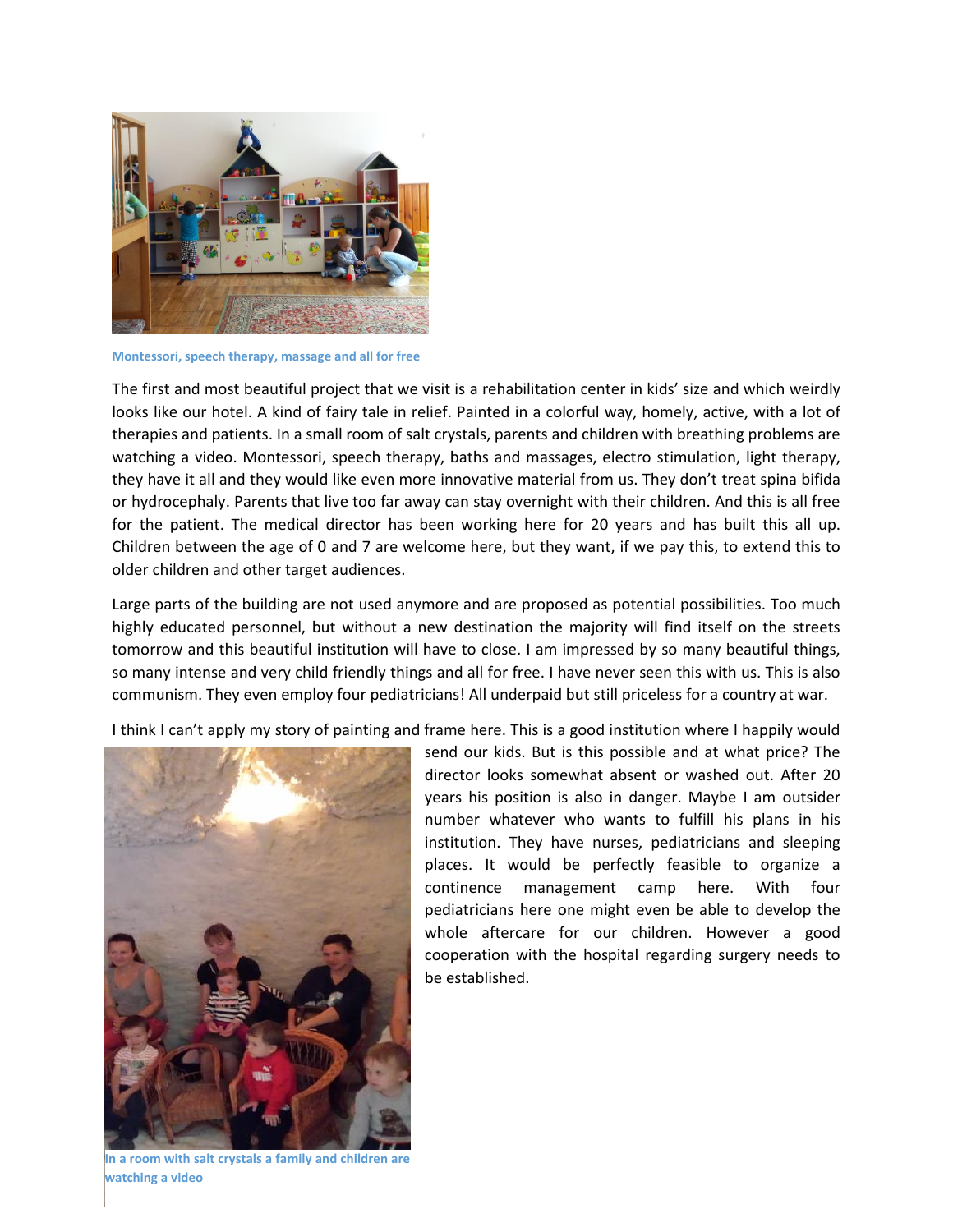In the meantime, Liliane works on her own contacts and projects. She has appointments, takes notes, walks from left to right. She fascinates me. So much energy and so much enthusiasm. Also her voice doesn't sound as hard as on that Sunday morning. She is only interested in projects that serve the most vulnerable in the society.

In the children's hospital a congress room has been booked where a neurosurgeon gives a somewhat general talk on spina bifida. The different kinds of spina bifida, some slides, no relevant information about the situation in this country. I ask which shunt they use and who pays for it. In Kiev an own team has developed a shunt which costs 130 euros. The parents have to pay these costs. When they can't pay, they cannot be helped and will be send home. I know that this means that also here there are a lot of children like Josua in Manila, who will develop a head as big as a basketball.

A specialist in genetics gives numbers on incidence. In the much poorer **Speech therapy in the rehab**  north of the province, the prevalence would be much higher. Only 6 **center**percent takes folic acid supplements and there is no food enrichment



programme. Also because the slides are in Ukrainian with a different letter type than we use, I cannot understand the real incidence. I think I understood 1 to 2 in a 1000, but I am not sure.

I give a slightly adjusted talk which I also gave in Manila, tell what IF and Child-Help do and why worldwide so many children do not get the care they need. There are also two parents in the room, but they get a bit lost between all the doctors. As we have to stick to our strict time schedule I do not get time to talk to them separately. It is a real shame.

Elena is the mother of a boy who is a bit older and who has sight problems. She is one of the contacts of Ihor and Liliane. She contacted me as in anticipation of my visit, she wanted to establish a foundation for spina bifida. She is a driven lawyer. I already got her in touch with Janina in IF who also speaks Russian. They already held a skype meeting. Her son is 17 years old and does a lot of sports. He already participated in the Paralympic Games. She sees a spina bifida organization within her own foundation and as a step in her plan to establish a private rehabilitation center. I explain to her that a self-help group is not the same as a foundation which itself foresees care. Parents first have to get together, learn from each other and when they are strong enough, become a lobby group for the right for good care for their children. Don't organize care yourself as then you get conflicts of interest.

She immediately suggests to start a separate organization. I ask her not to do this but to support the Ukrainian parents to start something themselves.

The hospital itself could also start a continence programme and the coordinated after care is more evident here than in the rehabilitation center itself as in the hospital all medical disciplines are available.

We also visit an old peoples home in a former holiday camp for communist youngsters. A run down but beautiful location with a pool that has been empty for the past 20 years. It is a beautiful location for an exhibition of modern art. With a good plan and a lot of money everything is possible here. Also a rehabilitation center of which they can only dream here. Elena sees this as a potential place for top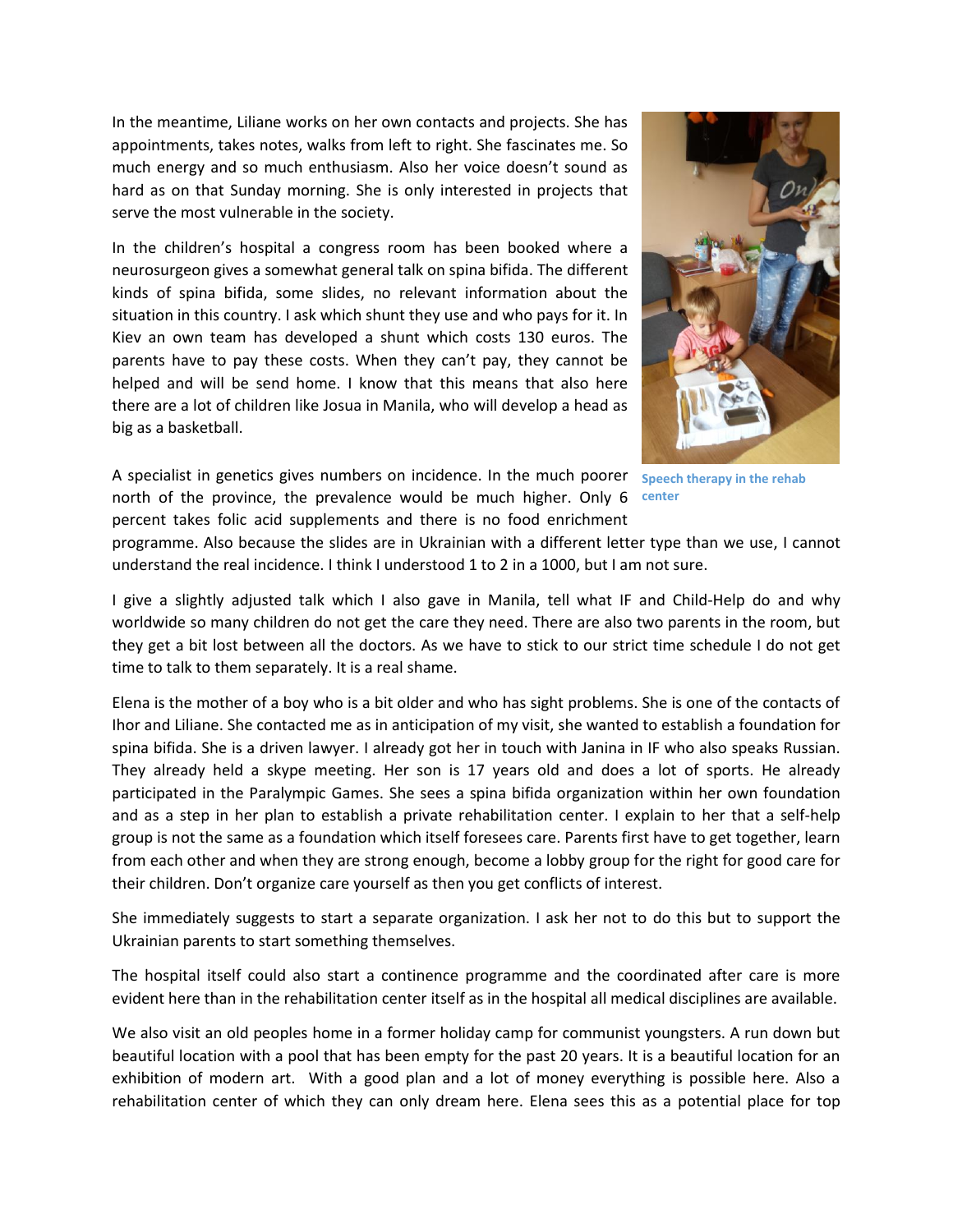sportsmen and women with a disability. And so everybody has his and her dreams but no money. When I dream with them, this would also be a good place for a continence management camp but a rehabilitation center would be more suitable.

My translator is a young woman who has done traineeships in several western European countries. In her opinion everything goes so slow in her country. She is irritated as according to her Ukrainians expect too much from other people and don't start things themselves. I hear Ihor say the same things.

They ask me what I think of Rivne? I think but what can I say after half a day? When I carefully try to say something, my translator intervenes and answers in my place: "Way too old-fashioned, still a communist



country, right?" and she looks at me like if she has answered what I didn't or couldn't say. I laugh and tell her that she is supposed to translate. Later in the day she says that people are tired. They had put their hopes on Europe but they don't see any improvement. Everybody is leaving the country and there is still the threat of an invasion by Russia. "Ukraine doesn't have any influence on her own future. The agenda is set internationally", she sighs. This is probably true. It seems like a country that is tired of fighting. Young people leave to go abroad and the rest of the population stays behind in a state of burn-out. Wouldn't you?

That is why projects like Liliane's gain in importance. It is probably also no coincidence that she has attention for spina bifida.

**Translator with a distinct opinion**

The orphanage that has been added to the already overloaded programme lies outside the city and seen from the outside looks like a beautiful green location with beautiful non-communist looking buildings. But also here I don't get to see any children. I ask a young psychologist if they have a lot of children here with a disability. Where first they told me it was 40%, she says 10% but no children with spina bifida or hydrocephaly. In China you have institutions with sometimes a 1000 children whom are almost all severely disabled. I have never been able to enter any of these institutions. Before I can really see something, we have to leave to meet the administrations. This is how we finish the day in Rivne.

I see several possibilities which I share with them:

- 1. Child-Help can donate shunts to Chhabra for parents who can't afford them.
- 2. A continence management project and camp in the children rehabilitation center if they have faith in it.
- 3. Appoint a pediatrician who can start up the coordinated care in the children's hospital and if necessary pay him/her a top-up to do this.
- 4. A training course in continence management and coordinated interdisciplinary care by our Slovak partners
- 5. Material for a continence management programme
- 6. Supporting the start of a parent organization or self-help group.
- 7. In function of prevention, check what FFI has already done in the Ukraine.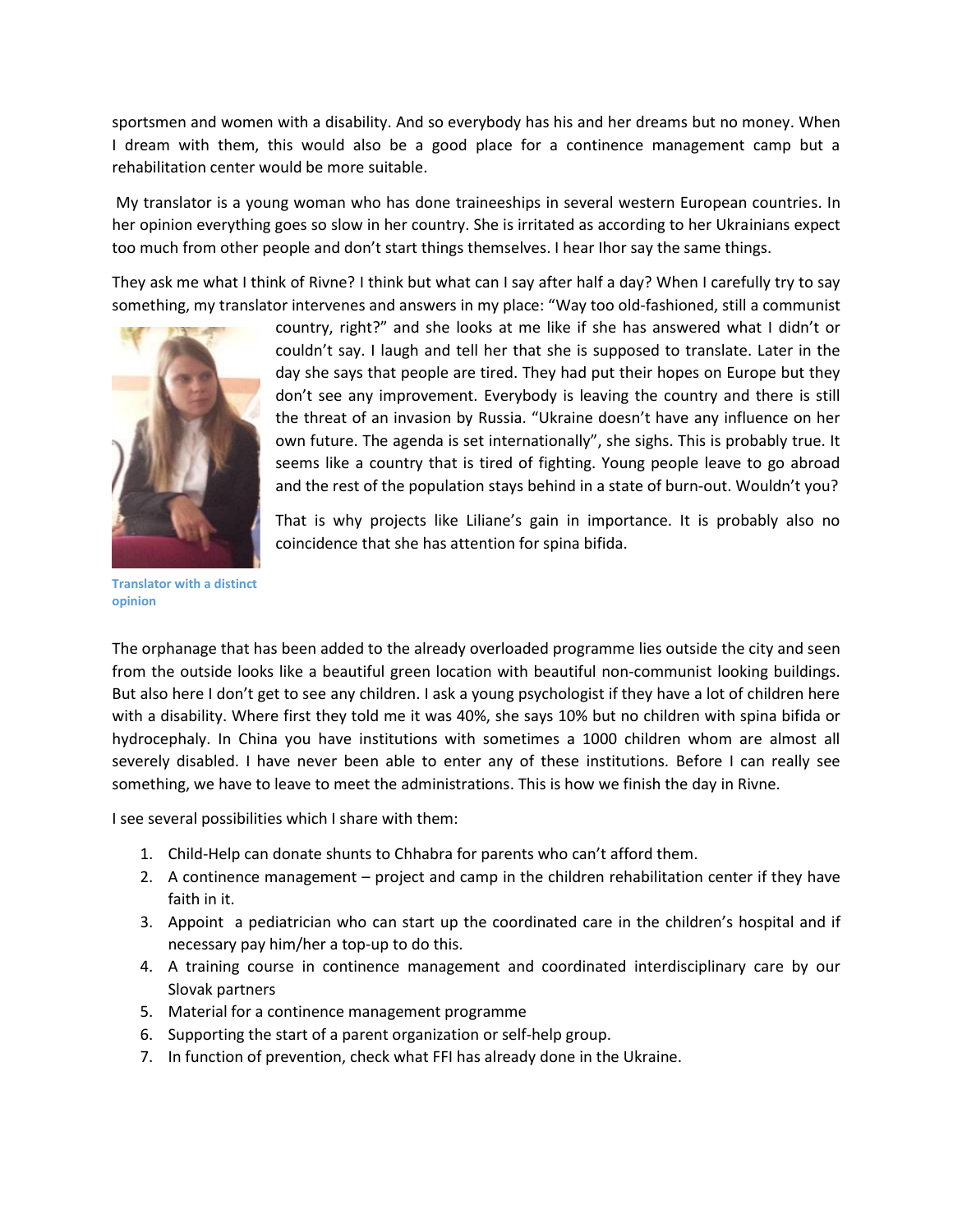

**Everywhere our delegation poses in front of the buildings**

Nobody reacts to these suggestions. They don't even take notes. Maybe they are disappointed and were hoping for large sums of money which they could use for the rebuilding of the run down swimming pool. Maybe it is late in the day for them and they want to go home. We still have to drive two to three hours to Ternopil. Ihor was born there and our day starts with a visit to the children's hospital. The director and his assistant receive us in the meeting room. They give us some data: the hospital is responsible for the care of 200.000 children in the region. They have 15.000 patients per year and also run a policlinic. They organize mobile teams which go to local hospitals in the region. I receive a hard cover book about the history of the hospital. I ask for data on our target audience. They have 66 hydrocephaly patients of whom 25 have spina bifida.

Their protocol foresees in hospitalization twice a year for a follow up. In itself an interesting formula if they would bring the parents together at the same time. I want to ask questions but they are postponed to the meeting in the meeting room. About 30 parents some with and some without children are waiting for us. I adapt my talk and try to give them hope by introducing them to successful adults with spina bifida in our network.

Parents need belief and a long term perspective for their children. I tell them what a Ukrainian parents

**In Ternopil there is no continence management programme**

association could mean and advocate for a continence management project. It becomes an animated and

interactive discussion in which I depart from their questions and problems. I answer where I can but especially try and find solutions with them. Before answering I ask the other parents present for advice. One and a half hours is not long enough but once again the programme demands that this important meeting is interrupted. We have to go to the policy makers of Ternopil. The parents protest and I ask if the meeting cannot go ahead without me. But that is not possible. I can come back here in an hour and continue the discussion with the parents who can and will wait.

The meeting in Ternopil takes place in real Sovjet style although they probably do not want to hear that. Also here the change in power has had no influence on the imaging. A big oval shaped table full with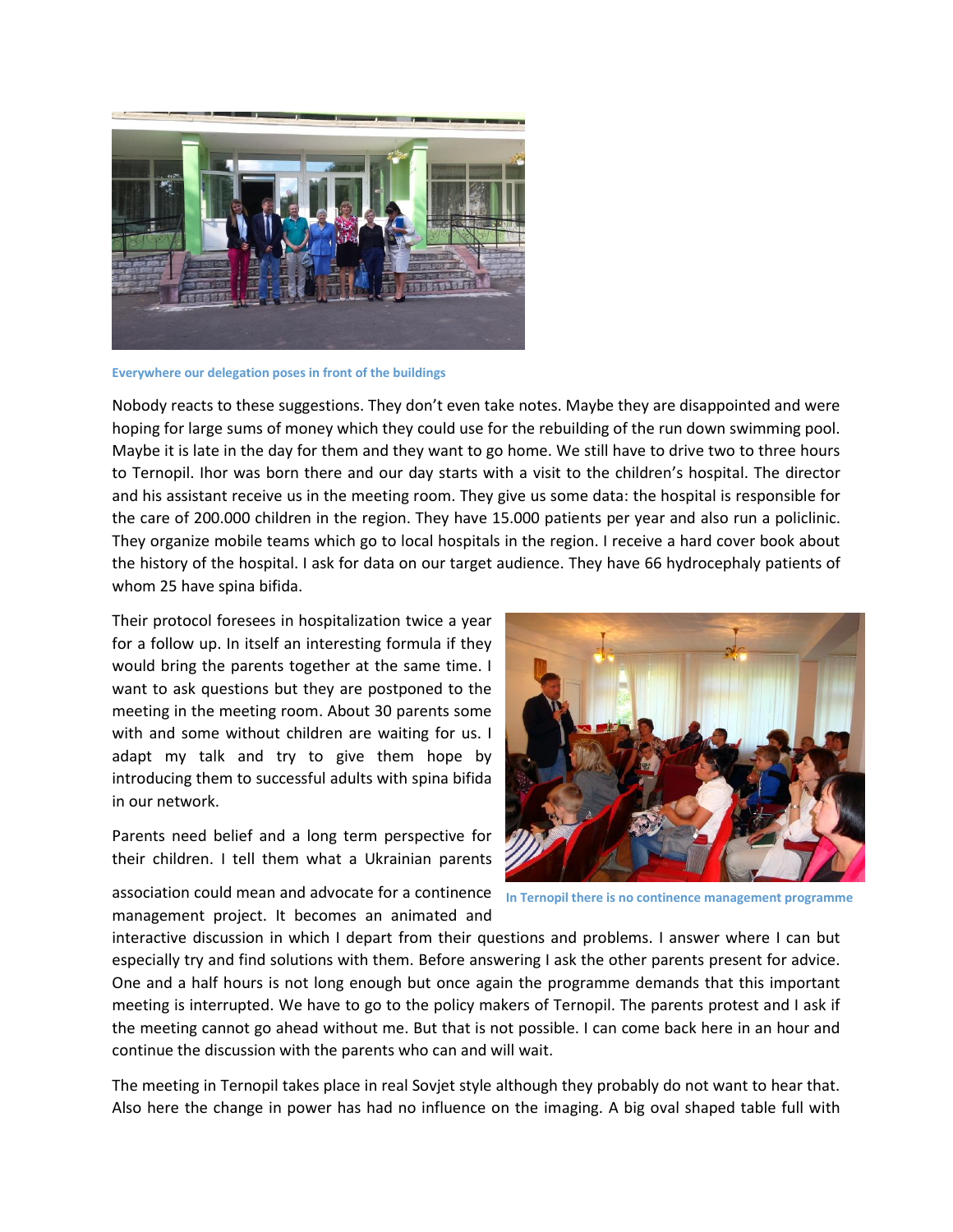plastic flowers separates us from the ten policy makers. They all say a few words. Photographers and a local television team capture everything for the evening news. Liliane explains how she works and what she has already achieved in different parts of the country. I add a few words. We get a pin in the colors of the city and Ihor gets a frame which thanks him for services offered.

Afterwards I am allowed to go back to the parents and we continue in a smaller group. The urologist is called in and he knows CIC and oxybutinine. He has two patients that use it. However most patients don't even know CIC, I asked them this in the morning. There are probably not enough patients here to start a real spina bifida team unless the programme rehabilitates the hidden and abandoned children. There must be survivors here too that do not receive any care or treatment. However the parents have been woken up and want to continue with this. They discuss how they can register as an organization. Most of them have never met before. The feeling of not being the only one really helps them. I write my email address on a piece of paper that gets photographed a lot. The rest of the day I have to look at refreshed or rundown buildings.



**Everywhere our delegation poses in front of the buildings**

Communism has had a chronic lack of humor which you can feel in their architecture. Between the desolate buildings of Ternopil there are several churches as the only visible opposition. In the city they can hardly fight against the Russian concrete but throughout the country they are sparkling signs of change. You can hardly call it progress because it goes back to a past long gone. However it is a rehabilitation of their rich cultural past. Only the nature offers solace here. At the end of the day we go for a walk around a great lake formed by a dam. Ihor was born here, studied here and got his diploma here which is not valid with us. Even though the Ukraine had a good education system. His country has a lot of highly educated people for whom there is no work. For more than six years Ihor has not been able to come here and has not been able to visit his parents. When, after all these years he found himself

back at his university at this lake, he cried like a child. Also when he tells me he has tears in his eyes.

The government pediatrician walks with us and asks me about my impressions. She complains about the lack of respect of some patients towards the underpaid doctors. I tell her that our parents have already gone through a lot with their children and with care givers and that their reaction often has an understandable cause. When you listen to them



**In meetings with the government of Ternopil, with flag and all**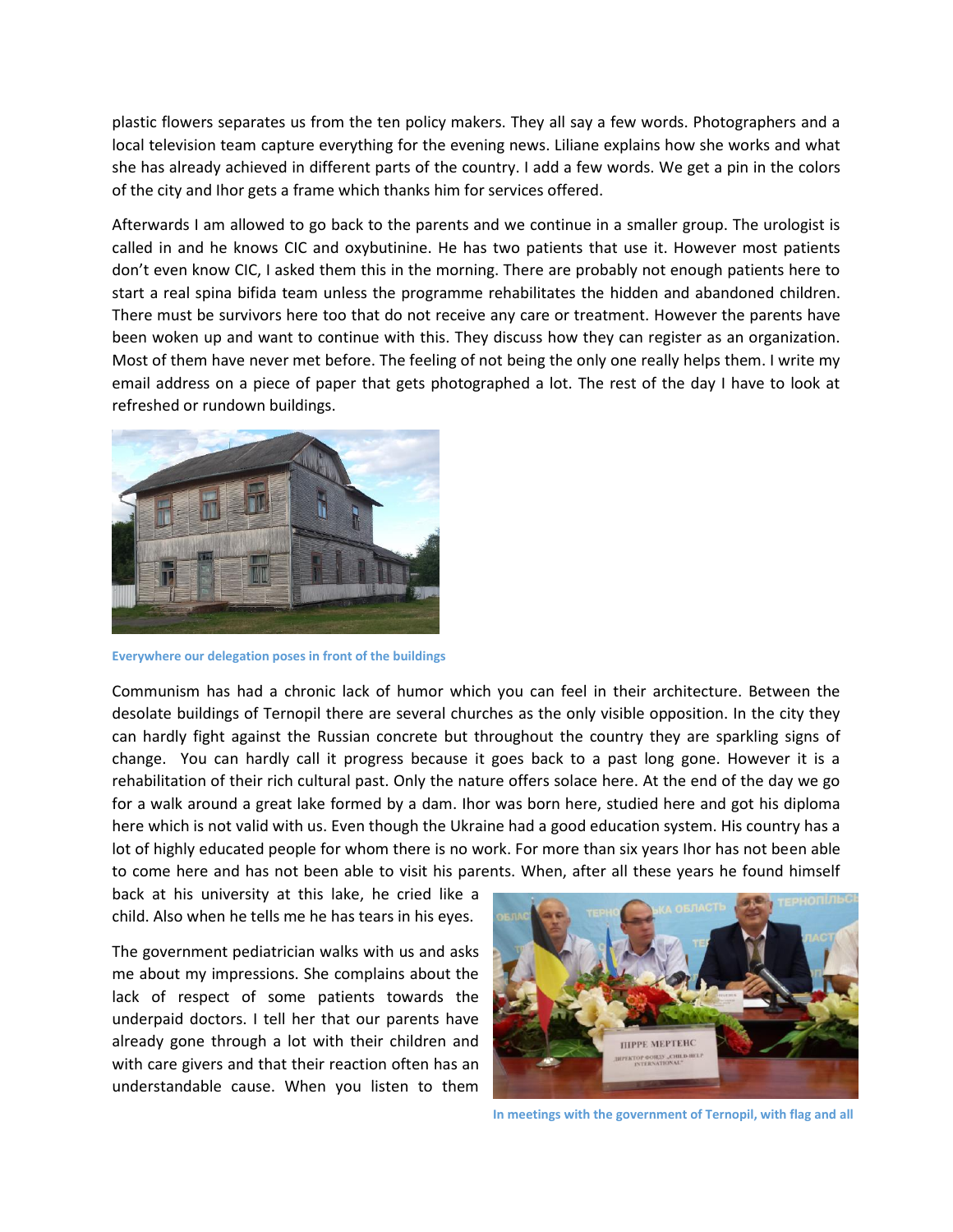

they become your most faithful patients. Once again I plea for a coordinating doctor who has authority on the basis of his/her knowledge and in a relationship of equality looks with them what is best for them. These parents need one point of reference. Somebody who takes them seriously.

Before we set off on our seven hour trip to Lublin, staff members and policy makers from Ternopil come to our hotel to make plans. No words but deeds. What is possible in Rivne, is also possible here, maybe even in a better way as the parents are more involved. I mention the same seven points but here they take notes, appoint two people responsible and Ihor, who will stay in Ternopil for another two weeks, will follow up.

Ukraine is a country in crisis with a population in a state of burn-out. A new generation doesn't want to wait anymore and leaves the country or wants to start something tangible now. I would love to contribute to this but leave the initiative with them.

Liliane keeps on intriguing me. She is like a bulldozer who goes straight for the goal but who can also deal with setbacks. By getting to know her better I learn that she has an impressive CV. She was a teacher at the KUL, the University of Leuven, where she taught social "agogiek", she has been president of several national and international organizations and has worked her whole life for minority groups. She talks like a train but never bluffs. She talks with happiness about how all this has happened to her.

A driver who looks somewhat like Mister Proper doesn't speak any of our languages. In sign language he tells us that this old government Mercedes with leather seats is his own property. With a photo of his wedding and a very long limousine he shows us that he has left poverty behind. In a petrol station he buys the three packets of cigarettes that are allowed for three people and distributes them over three places in his car. Two visible on the shelf, the others in hidden places. He sells the packets after the border control. You can become rich by working hard and using all opportunities. A lot of small things make something big.

During the long way back to Lublin, I enjoy Liliane's stories. I ask her why she chose the Ukraine. As a member of the parish team she was allowed to go to a talk by a bishop. He talked about the disgraceful state of affairs in the former Eastern block countries and the poverty there. She went to him and said: how does it help the people in those countries if we talk about it, we should do something. The bishop encouraged her. This is how it started and with a bunch of volunteers she started lots of initiatives in the Ukraine. She is proud of her 80 volunteers, none of whom get paid. To find new volunteers she approached people on the street. She started a project for street children in Lviv.